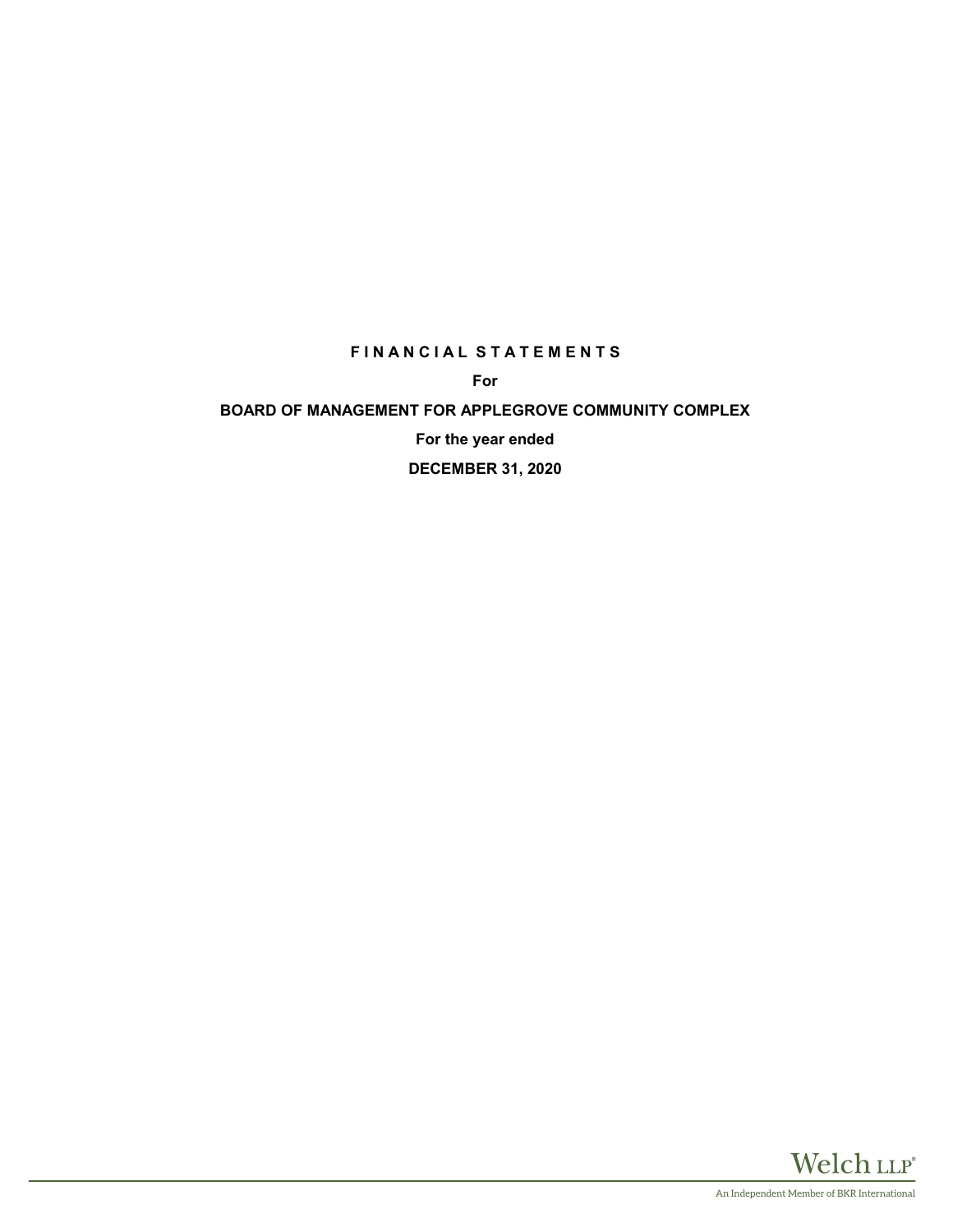# Welch LLP®

#### **Management's Responsibility for the Financial Statements**

The financial statements of the Board of Management for Applegrove Community Complex (the "Complex") are the responsibility of management and have been approved by the Board.

The financial statements have been prepared in compliance with the Canadian public sector accounting standards for government not-for-profit organizations, including the 4200 series of standards, established by the Public Sector Accounting Board (PSAB) of the Chartered Professional Accountants of Canada. A summary of the significant accounting policies are described in Note 2 to the financial statements.

The preparation of the financial statements necessarily involves the use of estimates based on management's judgement, particularly when transactions affecting the current accounting period cannot be finalized with certainty until future periods.

The Complex's management maintains a system of internal controls designed to provide reasonable assurance that assets are safeguarded, transactions are properly authorized and recorded in compliance with legislative and regulatory requirements, and reliable financial information is available on a timely basis for preparation of the financial statements. These systems are monitored and evaluated by management.

The Board of Management is responsible for ensuring that management fulfills its responsibilities for financial reporting. The Board reviews the Complex's financial statements and discusses any significant financial reporting or internal control matters prior to the approval of the financial statements.

The financial statements have been audited by Welch LLP, independent external auditors appointed by the City of Toronto's City Council, in accordance with Canadian generally accepted auditing standards. The accompanying Independent Auditor's Report outlines their responsibilities, the scope of their examination and their opinion on the Complex's financial statements.

hellie Chairperson<br>Andre ftd Treasurer

Welch LLP - Chartered Professional Accountants 36 Toronto Street, Suite 1070, Toronto ON, M5C 2C5 T: 647 288 9200 F: 647 288 7600 W: welchllp.com An Independent Member of BKR International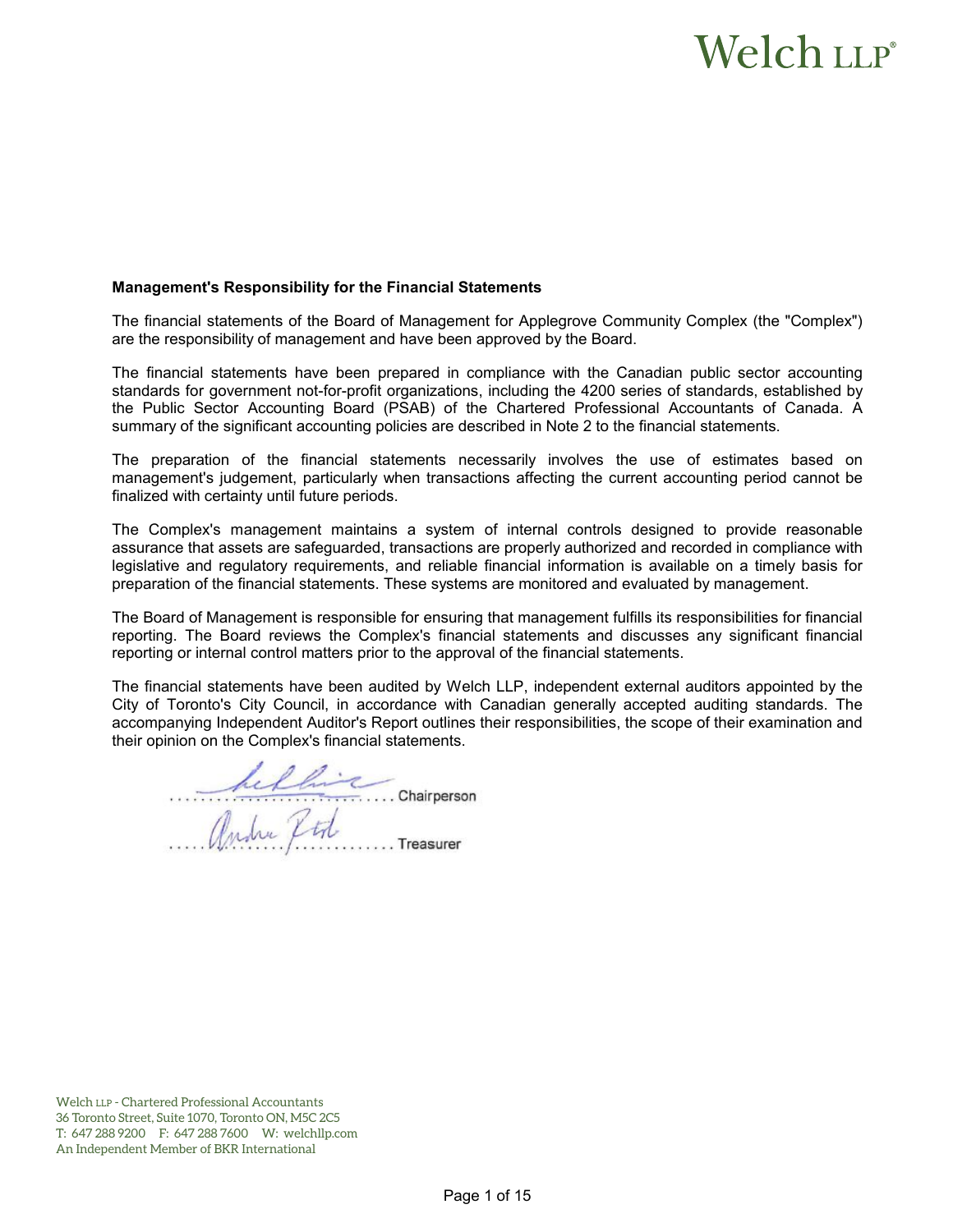# Welch LLP®

#### **INDEPENDENT AUDITOR'S REPORT**

#### To the Council of the Corporation of the

# **CITY OF TORONTO AND THE BOARD OF MANAGEMENT FOR APPLEGROVE COMMUNITY COMPLEX**

#### *Qualified Opinion*

We have audited the financial statements of Board of Management for Applegrove Community Complex (the Complex), which comprise the statement of financial position as at December 31, 2020, the statements of operations, changes in net assets and cash flows for the year then ended, and a summary of significant accounting policies and other explanatory information.

In our opinion, except for the possible effects of the matter described in the *Basis for Qualified Opinion* section of our report, the accompanying financial statements present fairly, in all material respects, the financial position of the Complex as at December 31, 2020 and results of its operations and its cash flows for the year then ended in accordance with Canadian public sector accounting standards for government not-for-profit organizations.

#### *Basis for Qualified Opinion*

In common with many not-for-profit organizations, the Complex derives revenue from donations and fundraising revenue, the completeness of which is not susceptible to satisfactory audit verification. Accordingly, our verification of this revenue was limited to the amounts recorded in the records of the Complex and we were not able to determine whether any adjustments might be necessary to donations and fundraising revenue, net revenue over expenses and cash flows from operations for the years ended December 31, 2020 and 2019, current assets as at December 31, 2020 and 2019, and net assets as at January 1 and December 31, 2019 and 2020. Our audit opinion on the financial statements for the year ended December 31, 2019 was modified accordingly because of the possible effects of this limitation in scope.

We conducted our audit in accordance with Canadian generally accepted auditing standards. Our responsibilities under those standards are further described in the *Auditor's Responsibilities for the Audit of the Financial Statements* section of our report. We are independent of the Complex in accordance with the ethical requirements that are relevant to our audit of the financial statements in Canada, and we have fulfilled our ethical responsibilities in accordance with these requirements. We believe that the audit evidence we have obtained is sufficient and appropriate to provide a basis for our qualified audit opinion.

#### *Responsibilities of Management and Those Charged with Governance for the Financial Statements*

Management is responsible for the preparation and fair presentation of the financial statements in accordance with Canadian public sector accounting standards for government not-for-profit organizations, and for such internal control as management determines is necessary to enable the preparation of financial statements that are free from material misstatement, whether due to fraud or error.

In preparing the financial statements, management is responsible for assessing the Complex's ability to continue as a going concern, disclosing, as applicable, matters related to going concern and using the going concern basis of accounting unless management either intends to liquidate the Complex or to cease operations, or has no realistic alternative but to do so.

Those charged with governance are responsible for overseeing the Complex's financial reporting process.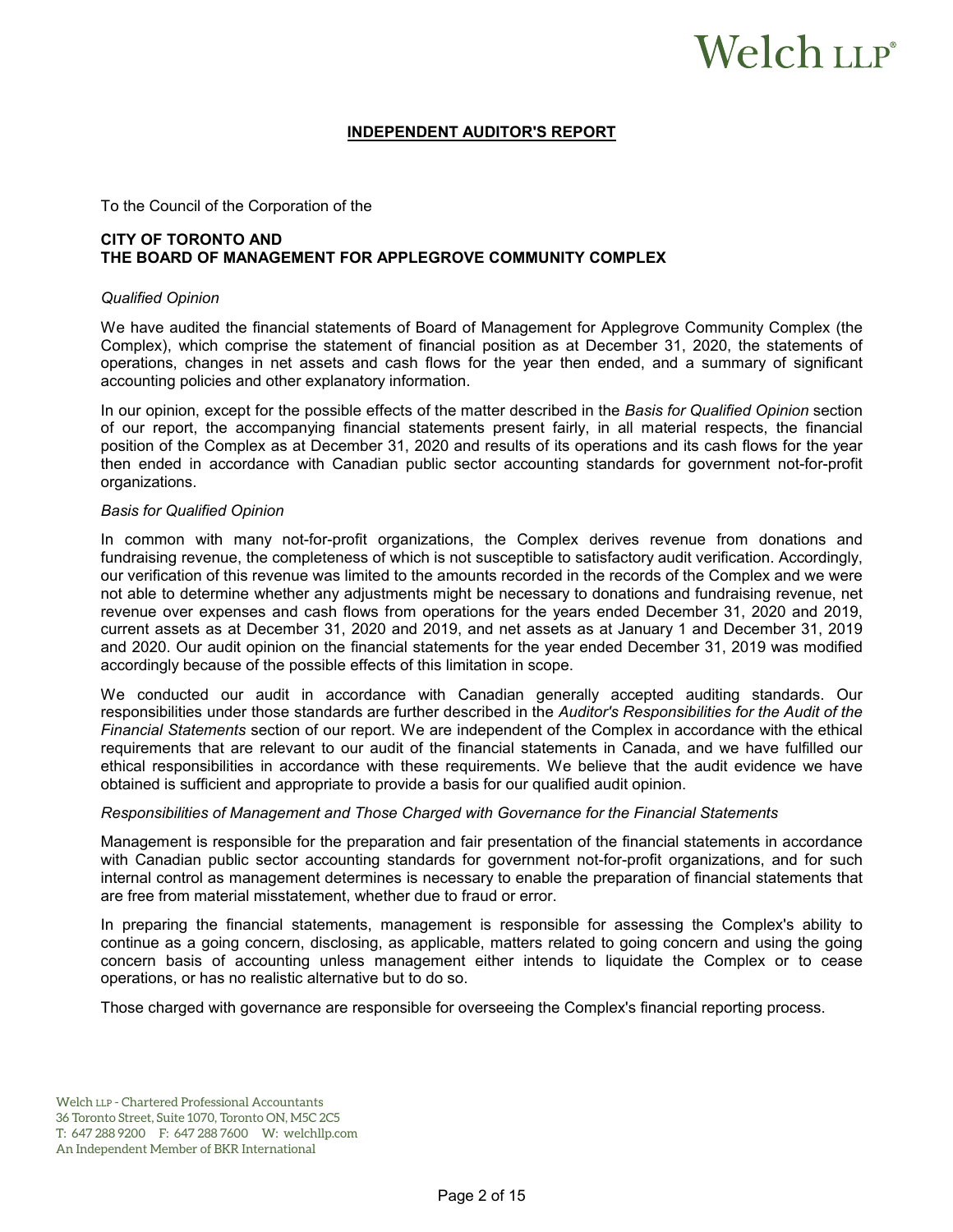## *Auditor's Responsibilities for the Audit of the Financial Statements*

Our objectives are to obtain reasonable assurance about whether the financial statements as a whole are free from material misstatement, whether due to fraud or error, and to issue an auditor's report that includes our opinion. Reasonable assurance is a high level of assurance, but is not a guarantee that an audit conducted in accordance with Canadian generally accepted auditing standards will always detect a material misstatement when it exists. Misstatements can arise from fraud or error and are considered material if, individually or in the aggregate, they could reasonably be expected to influence the economic decisions of users taken on the basis of these financial statements.

As part of an audit in accordance with Canadian generally accepted auditing standards, we exercise professional judgment and maintain professional skepticism throughout the audit. We also:

- Identify and assess the risks of material misstatement of the financial statements, whether due to fraud or error, design and perform audit procedures responsive to those risks, and obtain audit evidence that is sufficient and appropriate to provide a basis for our opinion. The risk of not detecting a material misstatement resulting from fraud is higher than for one resulting from error, as fraud may involve collusion, forgery, intentional omissions, misrepresentations, or the override of internal control.
- Obtain an understanding of internal control relevant to the audit in order to design audit procedures that are appropriate in the circumstances, but not for the purpose of expressing an opinion on the effectiveness of the Complex's internal control.
- Evaluate the appropriateness of accounting policies used and the reasonableness of accounting estimates and related disclosures made by management.
- Conclude on the appropriateness of management's use of the going concern basis of accounting and, based on the audit evidence obtained, whether a material uncertainty exists related to events or conditions that may cast significant doubt on the Centre's ability to continue as a going concern. If we conclude that a material uncertainty exists, we are required to draw attention in our auditor's report to the related disclosures in the financial statements or, if such disclosures are inadequate, to modify our opinion. Our conclusions are based on the audit evidence obtained up to the date of our auditor's report. However, future events or conditions may cause the Centre to cease to continue as a going concern.
- Evaluate the overall presentation, structure and content of the financial statements, including the disclosures, and whether the financial statements represent the underlying transactions and events in a manner that achieves fair presentation.

We communicate with those charged with governance regarding, among other matters, the planned scope and timing of the audit and significant audit findings, including any significant deficiencies in internal control that we identify during our audit.

 $NelchUP$ 

Chartered Professional Accountants Licensed Public Accountants

Toronto, Ontario April 26, 2021.

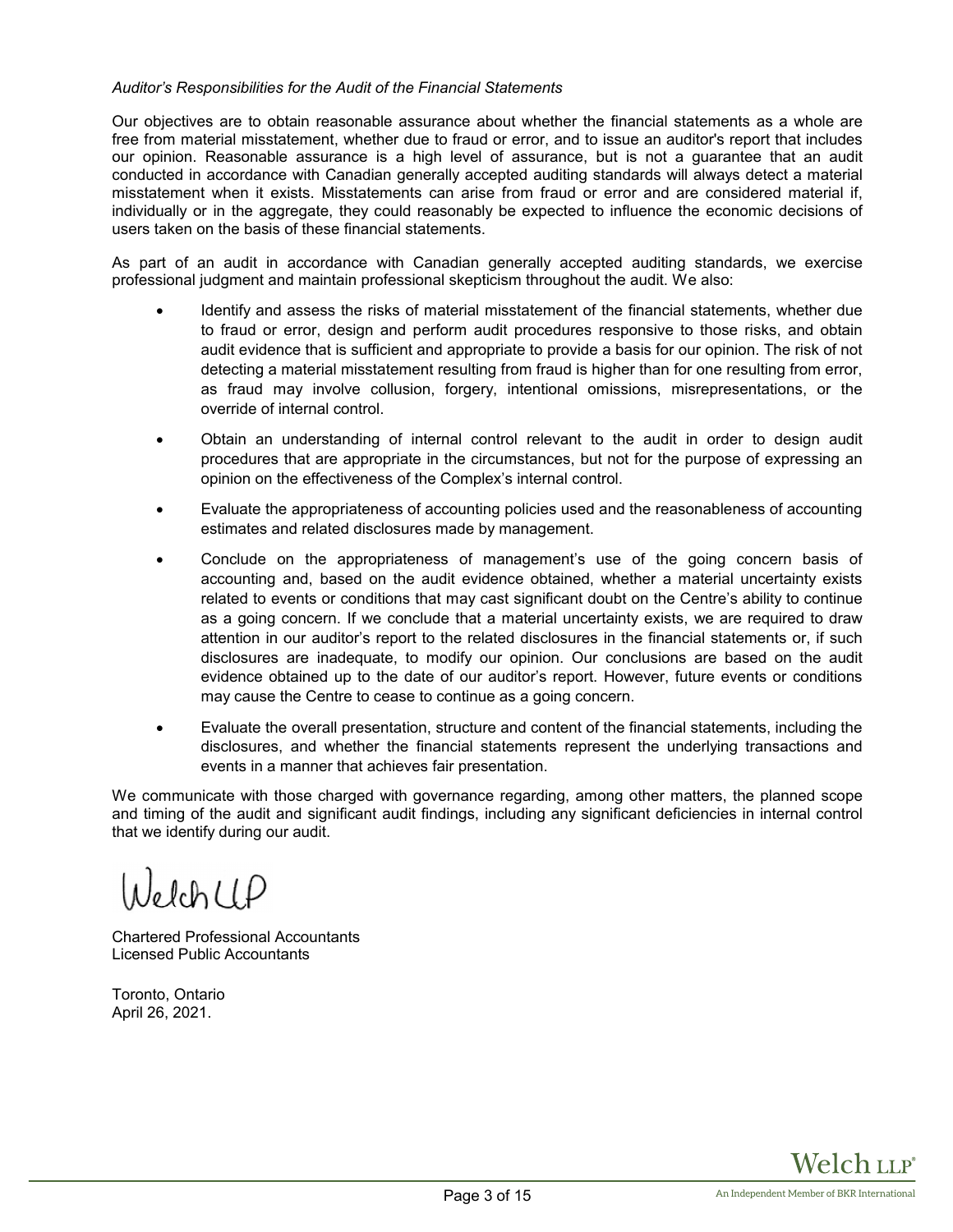# **STATEMENT OF FINANCIAL POSITION**

#### **DECEMBER 31, 2020**

| ASSETS                                                                                                                                                                                 | 2020                                                             | 2019                                                                   |
|----------------------------------------------------------------------------------------------------------------------------------------------------------------------------------------|------------------------------------------------------------------|------------------------------------------------------------------------|
| <b>CURRENT ASSETS</b><br>Cash<br>Short-term investments (note 5)<br>Due from City of Toronto<br>Due from City of Toronto - vacation payable<br>Accounts receivable<br>Prepaid expenses | 335,729<br>\$<br>145,102<br>18,108<br>46,873<br>5,218<br>551,030 | \$274,106<br>140,408<br>14,116<br>17,479<br>20,147<br>6,889<br>473,145 |
| LONG-TERM RECEIVABLE FROM CITY OF TORONTO (note 7)                                                                                                                                     | 219,133                                                          | 231,602                                                                |
|                                                                                                                                                                                        | 770,163<br>\$                                                    | 704,747<br>\$                                                          |
| <b>LIABILITIES AND NET ASSETS</b>                                                                                                                                                      |                                                                  |                                                                        |
| <b>CURRENT LIABILITIES</b><br>Due to City of Toronto<br>Accounts payable and accrued liabilities<br>Deferred contributions (note 6)<br>City of Toronto working capital advance payable | \$<br>14,090<br>128,188<br>106,276<br>10,871<br>259,425          | $\boldsymbol{\mathsf{s}}$<br>84,259<br>59,719<br>10,871<br>154,849     |
| POST-EMPLOYMENT BENEFITS PAYABLE (note 7)                                                                                                                                              | 219,133<br>478,558                                               | 231,602<br>386,451                                                     |
| <b>NET ASSETS</b><br>Restricted program funds<br>Unrestricted                                                                                                                          | 238,679<br>52,926<br>291,605<br>770,163<br>\$                    | 275,570<br>42,726<br>318,296<br>704,747<br>\$                          |

Approved by the Board:

Julling

Asulus Pil

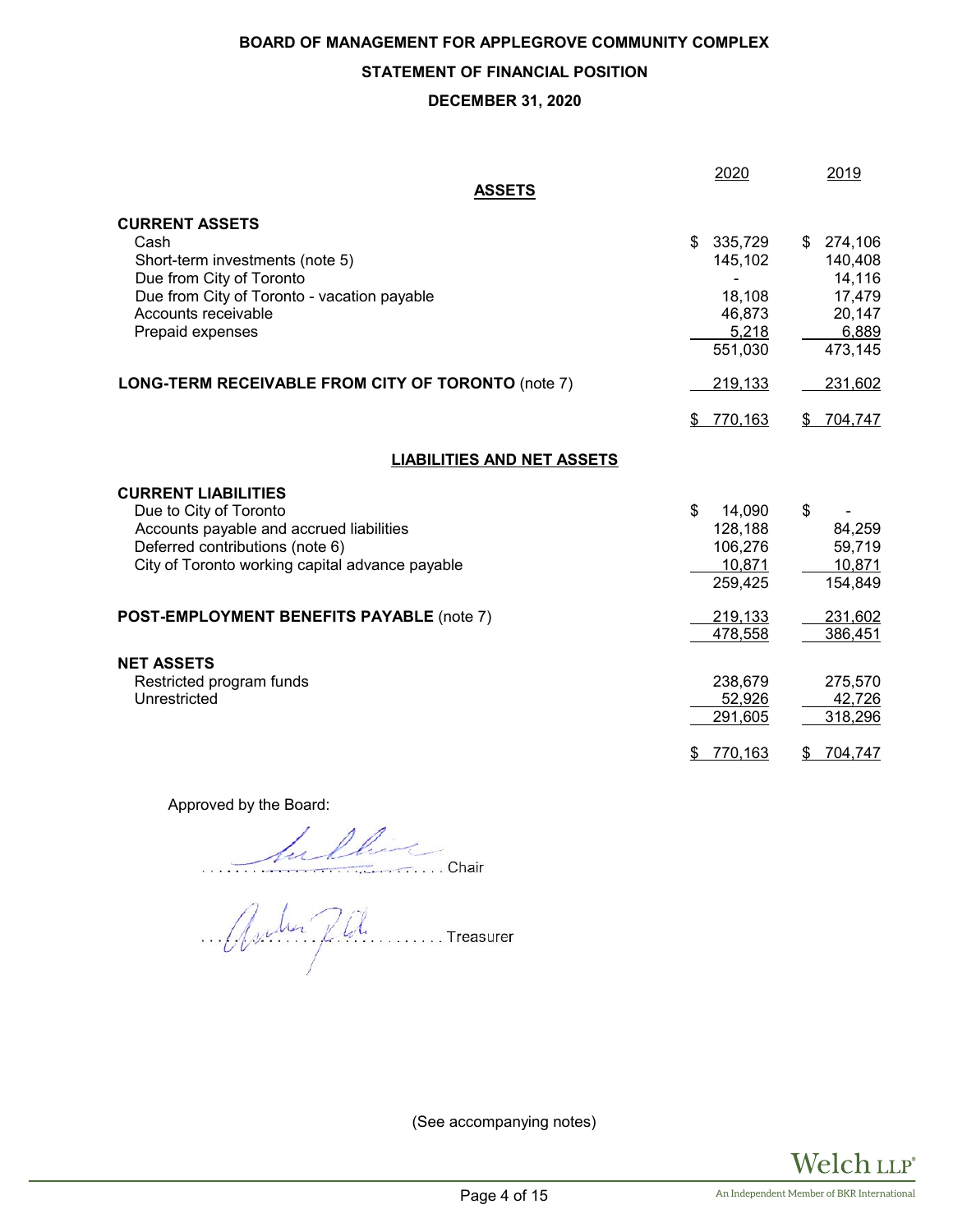# **BOARD OF MANAGEMENT FOR APPLEGROVE COMMUNITY COMPLEX STATEMENT OF CHANGES IN NET ASSETS YEAR ENDED DECEMBER 31, 2020**

|                                                                         | Restricted<br>program<br>fund |    | Unrestricted | Total<br>2020 |    | Total<br>2019 |
|-------------------------------------------------------------------------|-------------------------------|----|--------------|---------------|----|---------------|
| Net assets, beginning of year                                           | \$<br>275,570                 | \$ | 42,726       | \$<br>318,296 | S  | 277,758       |
| Net revenue over expenses (expenses over<br>revenue) - program          | (36,891)                      |    | 10,200       | (26,691)      |    | 43,761        |
| Board approved transfer to cover administration<br>deficit (Schedule A) |                               |    |              |               |    | (3,223)       |
| Net assets, end of year                                                 | 238,679                       | S  | 52,926       | 291,605       | æ. | 318,296       |

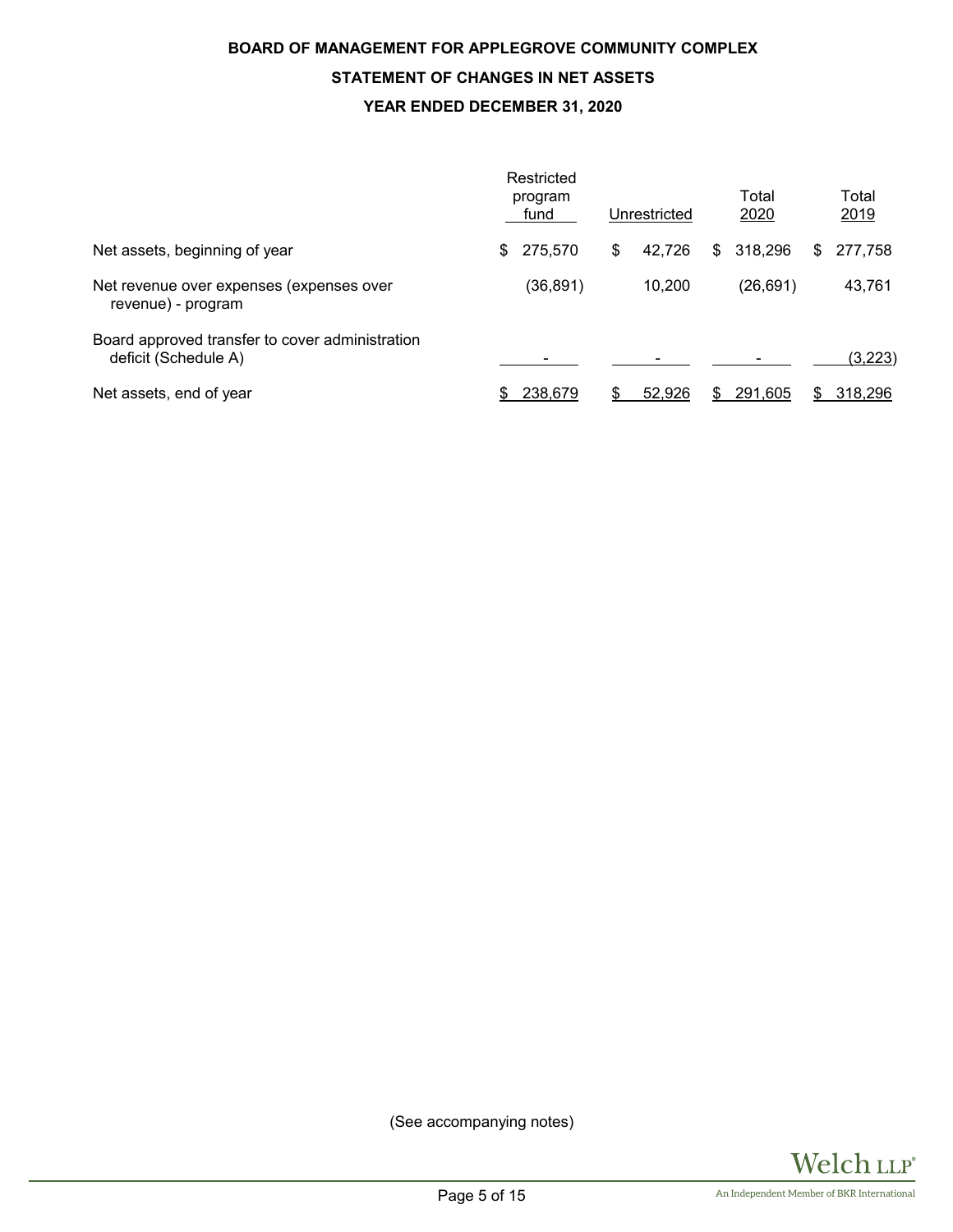# **STATEMENT OF OPERATIONS**

# **YEAR ENDED DECEMBER 31, 2020**

|                             | <b>Program</b><br>(Schedule A) | Administration<br>(note 8) | 2020          | 2019          |
|-----------------------------|--------------------------------|----------------------------|---------------|---------------|
| <b>Revenue</b>              |                                |                            |               |               |
| Grants                      |                                |                            |               |               |
| City of Toronto             | \$<br>338,885                  | \$<br>493,916              | \$<br>832,801 | \$<br>560,351 |
| Government of Canada        | 69,754                         | 4,808                      | 74,562        | 65,053        |
| Province of Ontario         | 44,549                         |                            | 44,549        | 48,319        |
| Other grants                | 31,761                         |                            | 31,761        | 45,539        |
|                             | 484,949                        | 498,724                    | 983,673       | 719,262       |
| Program and membership fees | 150,140                        |                            | 150,140       | 398,591       |
| Donations and fundraising   | 17,032                         |                            | 17,032        | 16,213        |
| Interest revenue            | 3,609                          | 253                        | 3,862         | 4,366         |
|                             | 655,730                        | 498,977                    | 1,154,707     | 1,138,432     |
| <b>Expenses</b>             |                                |                            |               |               |
| Salaries and wages          | 362,571                        | 303,507                    | 666,078       | 750,567       |
| Employee benefits           | 79,752                         | 65,555                     | 145,307       | 156,902       |
| Materials and supplies      | 206,199                        | 8,316                      | 214,515       | 114,836       |
| Purchase of services        | 33,899                         | 121,599                    | 155,498       | 72,366        |
|                             | 682,421                        | 498,977                    | 1,181,398     | 1,094,671     |
| Net revenue over expenses   |                                |                            |               |               |
| (expenses over revenue)     | (26, 691)<br>\$                | \$                         | (26,691)<br>S | 43,761<br>S   |

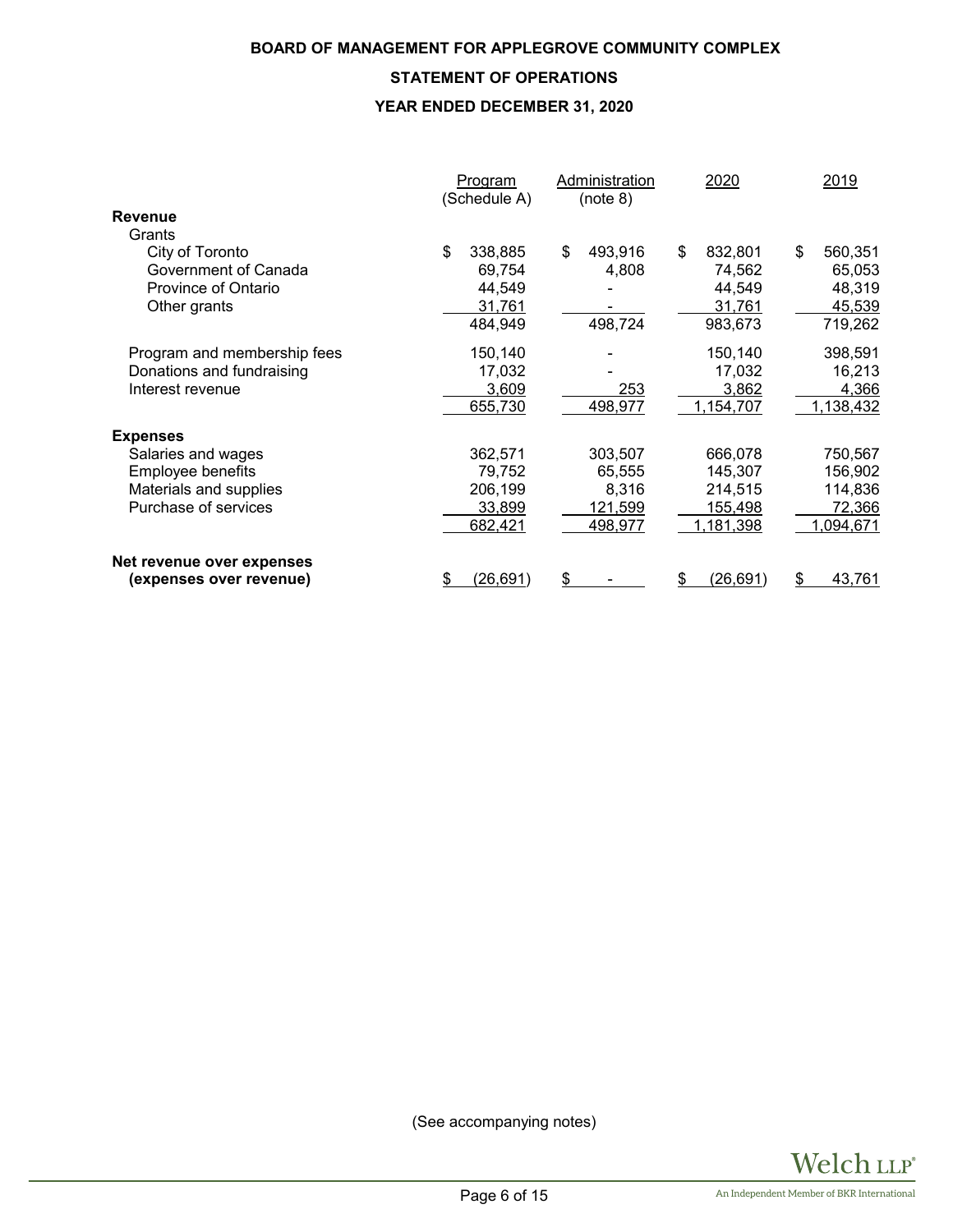# **STATEMENT OF CASH FLOWS**

**YEAR ENDED DECEMBER 31, 2020**

|                                                                                                     | 2020            | 2019          |
|-----------------------------------------------------------------------------------------------------|-----------------|---------------|
| CASH FLOWS FROM (USED IN) OPERATING ACTIVITIES<br>Net revenue over expenses (expenses over revenue) | \$<br>(26, 691) | \$<br>43,761  |
| Adjustments for:                                                                                    |                 |               |
| Adjustment to unrestricted net assets                                                               |                 | (3,223)       |
|                                                                                                     | (26, 691)       | 40,538        |
| Increase (decrease) resulting from changes in:                                                      |                 |               |
| Due from City of Toronto                                                                            | 28,206          | 8,485         |
| Due from City of Toronto - vacation payable                                                         | (629)           | (1,735)       |
| Due from City of Toronto - sick pay gratuity payable                                                |                 | 31,694        |
| Accounts receivable                                                                                 | (26, 726)       | (7, 289)      |
| Prepaid expenses                                                                                    | 1,671           | 5,694         |
| Long-term receivable from City of Toronto                                                           | 12,469          | 14,189        |
| Accounts payable and accrued liabilities                                                            | 43,929          | 9,372         |
| Deferred contributions                                                                              | 46,557          | 8,716         |
| Post-employment benefits payable                                                                    | (12, 469)       | (14, 189)     |
|                                                                                                     | 66,317          | 95,475        |
| CASH FLOWS FROM (USED IN) INVESTING ACTIVITIES                                                      |                 |               |
| Proceeds from sale of investments                                                                   | (4,694)         | (56, 189)     |
| Purchase of investments                                                                             |                 | 52,973        |
|                                                                                                     | (4,694)         | (3,216)       |
| <b>INCREASE IN CASH</b>                                                                             | 61,623          | 92,259        |
| <b>CASH AT BEGINNING OF YEAR</b>                                                                    | 274,106         | 181,847       |
| <b>CASH AT END OF YEAR</b>                                                                          | \$<br>335,729   | \$<br>274,106 |

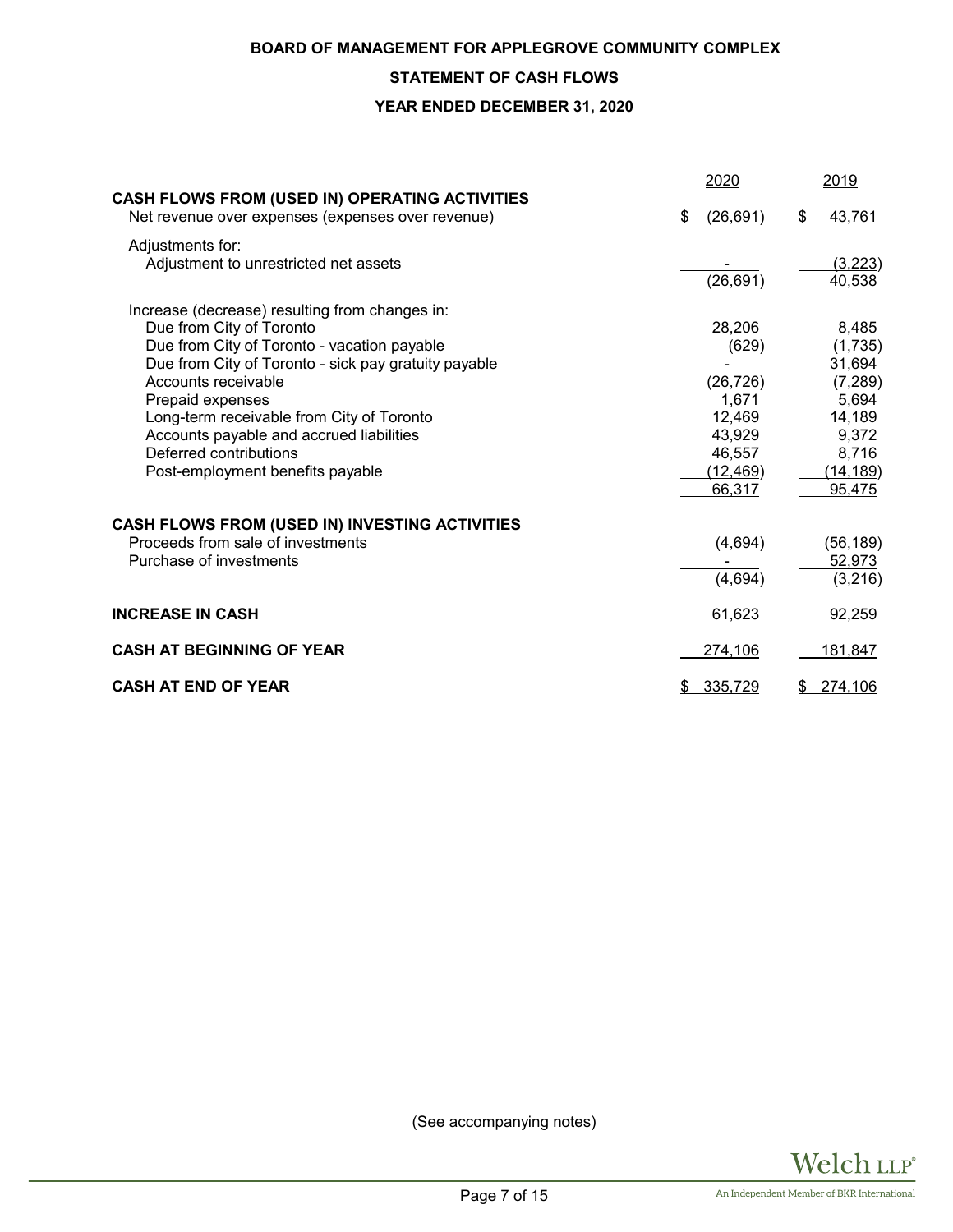#### **NOTES TO THE FINANCIAL STATEMENTS**

#### **YEAR ENDED DECEMBER 31, 2020**

#### 1. **NATURE OF OPERATIONS**

Applegrove Community Complex (the "Complex") was incorporated in 1979 as a corporation without share capital and registered as corporation #417388 under the Ontario Corporations Act. Applegrove Community Complex is also registered as a charity authorized with the Canada Revenue Agency, charitable number: 10671 8943 RR0001, and as such is exempt from income tax.

The City of Toronto Act, 1997 continued the provisions of By-law No. 1995-0448 dated June 26, 1995 to reflect Chapter 25, Community and Recreation Centres of the Corporation of the City of Toronto Municipal Code. Chapter 25 amended all previous by-laws and established the addition to S.H. Armstrong Recreation Centre together with certain classrooms of the Duke of Connaught Public School and the office of the Woodfield Road Public School as a Community Recreation Centre under the Municipal Act, known as Applegrove Community Complex (the "Complex").

The Municipal Code provides for a Council appointed Board of Management which, among other matters, shall:

(a) endeavour to manage and control the premises in a reasonable and efficient manner, in accordance with standard good business practices; and

(b) pay to the City of Toronto (the "City") any excess of administration expenditure funds provided by the City in accordance with its approved annual budget, but may retain any surplus from program activities.

#### *Board of Management*

At the Annual Meeting on March 31, 2005, the Complex amended its constitution to specify that the Board of Management would function as a Standing Committee of the Board of Directors for the nonprofit corporation.

At the Annual Meeting on March 28, 2007 and in accordance with the City of Toronto's Relationship Framework with the City-funded Community Centres, the Complex amended its constitution so that it had separate constitutions for the incorporated body and the City Agency continuing the structure of the Board of Management as a Standing Committee of the non-profit corporation.

#### 2. **FINANCIAL STATEMENTS**

The Municipal Code requires that audited annual financial statements be submitted by the Board of Management for the Complex to the City covering the management and control of the premises by the Committee. Because the Board of Management is a Standing Committee of the Board of Directors for the Corporation as a whole, separate financial statements have not been prepared. Accordingly, the financial statements reflect the operations of the Applegrove Community Complex as a whole, including the operations of the Board of Management.

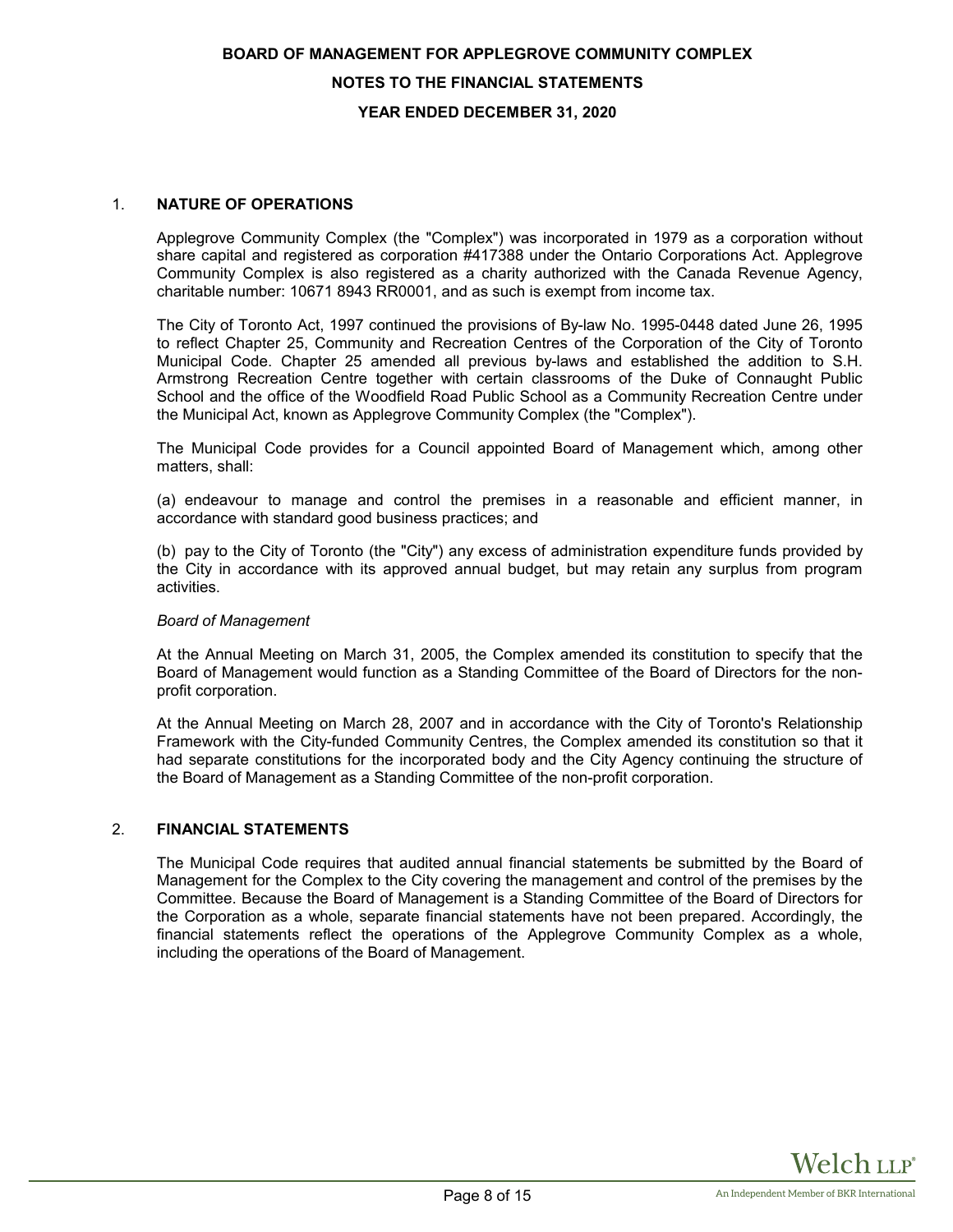# **BOARD OF MANAGEMENT FOR APPLEGROVE COMMUNITY COMPLEX NOTES TO THE FINANCIAL STATEMENTS - Cont'd. YEAR ENDED DECEMBER 31, 2020**

## 3. **SIGNIFICANT ACCOUNTING POLICIES**

#### *Basis of accounting*

These financial statements have been prepared in accordance with Canadian Public Sector Accounting Standards for government not-for-profit organizations ("PSA-GNPO") as issued by the Public Sector Accounting Board (PSAB) of the Chartered Professional Accountants of Canada.

#### *Fund accounting*

The accounts of the Complex are maintained in accordance with the principles of fund accounting. Resources are classified for accounting and reporting purposes into funds according to the activity or object specified. The active funds are as follows:

#### (a) Applegrove Drop-in

The fund includes revenues and expenses for the Applegrove Parent/Child Drop-in including trips, special needs, fundraising and charitable donations designated to this program.

#### (b) Applegrove Connection

The fund includes revenues and expenses for the Applegrove Connection family resource program including special needs, fundraising and charitable donations designated to this program.

#### (c) After-School Program

The fund includes revenues and expenses for the school year program for children ages 6 to 12 including March Break and Professional Activity (P.A.) day programming, trips, fundraising and charitable donations designated to this program.

#### (d) Teen Program

The fund includes revenues and expenses for the school year program for youth ages 13 to 18 including charitable donations designated to this program.

#### (e) Perinatal Program

The fund includes revenues and expenses for the Helping Our Babies Grow program including charitable donations designated to this program.

#### (f) Foodhub

The fund includes revenues and expenses for the food access and delivery program including charitable donations designated to this program.

#### (g) Summer Camp and Leadership

The fund consolidates revenues and expenses for the Applegrove Summer Adventure Day Camp and the Applegrove Leadership Adventure including fundraising and charitable donations designated to this program.

#### (h) Seniors Program

The fund includes revenues and expenses for the Older Adults program including trips, OACAO funding, SALC funding, and charitable donations designated to this program.

#### (i) Other

The fund accounts for the all of the Complex's activities other than those listed above. It includes individual charitable donations not designated for specific programs, agency fundraising, gaming, etc.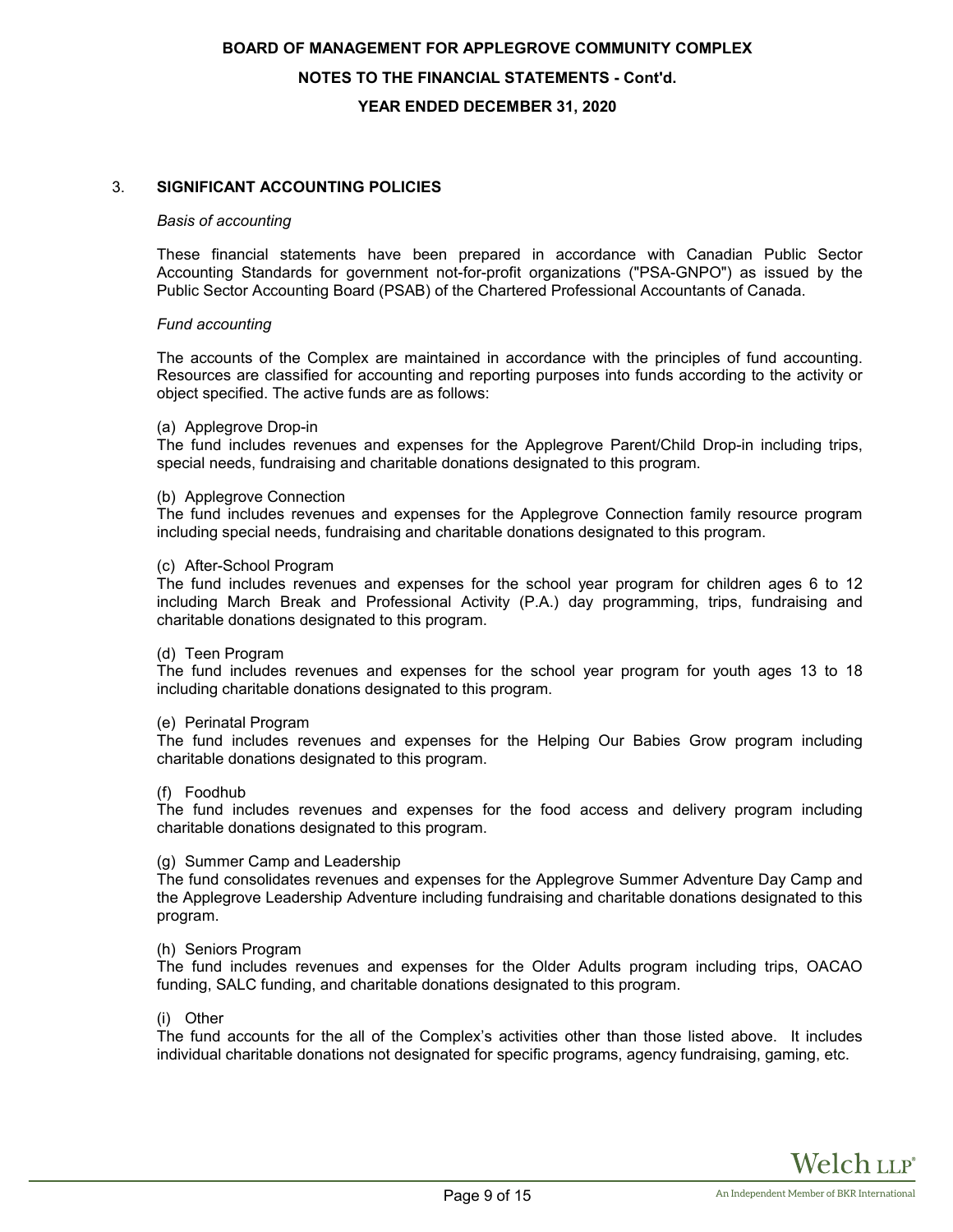# **BOARD OF MANAGEMENT FOR APPLEGROVE COMMUNITY COMPLEX NOTES TO THE FINANCIAL STATEMENTS - Cont'd. YEAR ENDED DECEMBER 31, 2020**

# 3. **SIGNIFICANT ACCOUNTING POLICIES** - Cont'd.

#### *Revenue recognition*

The Complex follows the deferral method of accounting for contributions. Contributions are recognized as revenue when received or receivable if the amount to be received can be reasonably estimated and collection is reasonably assured. Restricted contributions are deferred and recognized as revenue in the year in which the related expenses are recognized and are recorded as deferred contributions in the statement of financial position.

Program and membership fees and other similar revenues are recognized on the date the services are performed. Amounts received in advance of services being provided are classified as deferred revenue on the statement of financial position.

Monetary donations are recorded as received.

#### *Financial instruments*

The Complex initially measures its financial assets and financial liabilities at fair value.

The Complex subsequently measures all its financial assets and financial liabilities at amortized cost.

Financial assets measured at amortized cost include cash, short-term investments, and accounts receivable. Financial liabilities measured at amortized cost include accounts payable and accrued liabilities and City of Toronto working capital advance payable.

#### *Employee related costs*

The Complex has adopted the following policies with respect to employee benefit plans:

(a) The City of Toronto offers a multi-employer defined benefit pension plan ("the "Plan") to the Complex's eligible employees. Due to the nature of the Plan, the Complex does not have sufficient information to account for the Plan as a defined benefit plan; therefore, the multi-employer defined benefit pension plan is accounted for in the same manner as a defined contribution plan. An expense is recorded in the period in which contributions are made.

(b) The Complex also offers its eligible employees a defined benefit sick leave plan, a post-retirement life, health and dental plan, a long-term disability plan and continuation of health, dental and life insurance benefits to disabled employees. The accrued benefit obligations are determined using an actuarial valuation based on the projected benefit method prorated on service, incorporating management's best estimate of future salary levels, inflation, sick day usage estimates, ages of employees and other actuarial factors.

Net actuarial gains and losses that arise are amortized over the expected average remaining service life of the employee group.

The Complex recognizes an accrued benefit liability on the statement of financial position, which is the net of the amount of the accrued benefit obligations and the unamortized actuarial gains / losses.

#### *Contributed materials and services*

Because of the difficulty of determining their fair value, contributed materials and services are not recognized in the financial statements.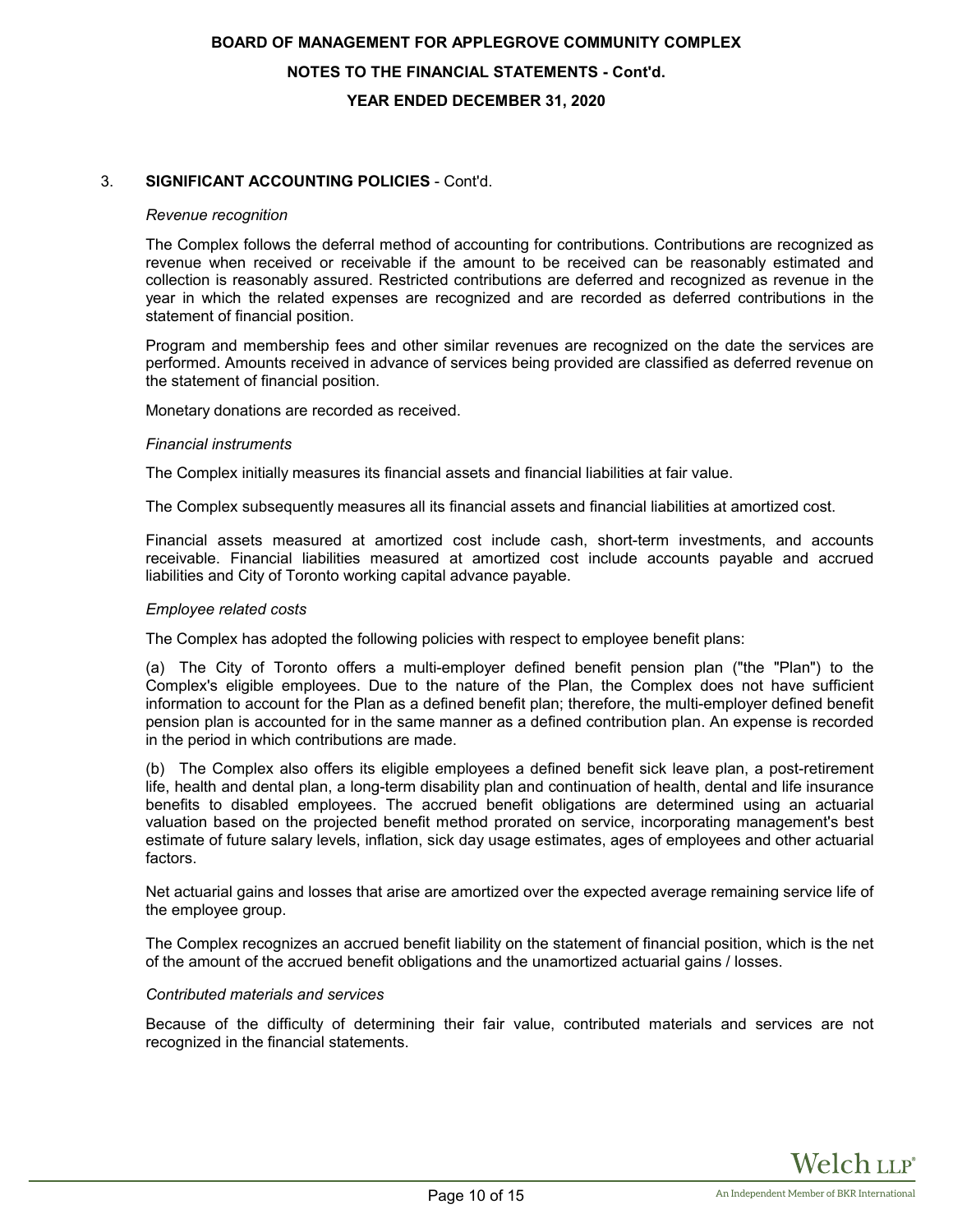# **BOARD OF MANAGEMENT FOR APPLEGROVE COMMUNITY COMPLEX NOTES TO THE FINANCIAL STATEMENTS - Cont'd. YEAR ENDED DECEMBER 31, 2020**

# 3. **SIGNIFICANT ACCOUNTING POLICIES** - Cont'd.

#### *Use of estimates*

The preparation of financial statements in conformity with PSA-GNPO requires management to make estimates and assumptions that affect the reported amounts of assets and liabilities at the date of the financial statements and the reported amounts of revenues and expenses during the reporting period. Management makes accounting estimates when determining significant accrued liabilities, the postemployment benefits liabilities and the related costs charged to the statement of operations. Actual results could differ from those estimates, the impact of which would be recorded in future periods.

Estimates and underlying assumptions are reviewed on an ongoing basis. Revisions to accounting estimates are recognized in the year in which the estimates are revised and in any future years affected.

#### 4. **FINANCIAL INSTRUMENTS**

Transactions in financial instruments may result in an entity assuming or transferring to another party one or more of the financial risks described below. The following disclosures provide information to assist users of the financial statements in assessing the extent of risk related to the Complex's financial instruments.

#### *Liquidity risk*

Liquidity risk refers to the adverse consequence that the Complex will encounter difficulty in meeting obligations associated with financial liabilities, which are comprised of accounts payable and accrued liabilities.

The Complex manages liquidity risk by monitoring its cash flow requirements on a regular basis. The Complex believes its overall liquidity risk to be minimal as the Complex's financial assets are considered to be highly liquid.

#### *Interest rate risk*

Interest rate risk is the risk that the fair value or future cash flows of a financial instrument will fluctuate because of changes in market interest rates. The Complex's cash and short-term investments earn interest at prevailing market rates and the interest rate exposure related to these financial instruments is negligible.

#### *Credit risk*

The Complex is exposed to credit risk resulting from the possibility that parties may default on their financial obligations. The Complex's maximum exposure to credit risk represents the sum of the carrying value of its cash, investments, due from City of Toronto, and accounts receivable. The Complex's cash and investments are with a Canadian chartered bank and as a result management believes the risk of loss on this item to be remote.

Management believes that the Complex's credit risk with respect to accounts receivable and amounts due from City of Toronto is minimal. The Complex manages its credit risk by reviewing accounts receivable aging and following up on outstanding amounts.

#### *Changes in risk*

There have been no significant changes in the Complex's risk exposures from the prior year.

# 5. **INVESTMENTS**

Short-term investment consists of term deposits with interest rate of 0.40% to 0.65% maturing between June 2021 to November 2021.

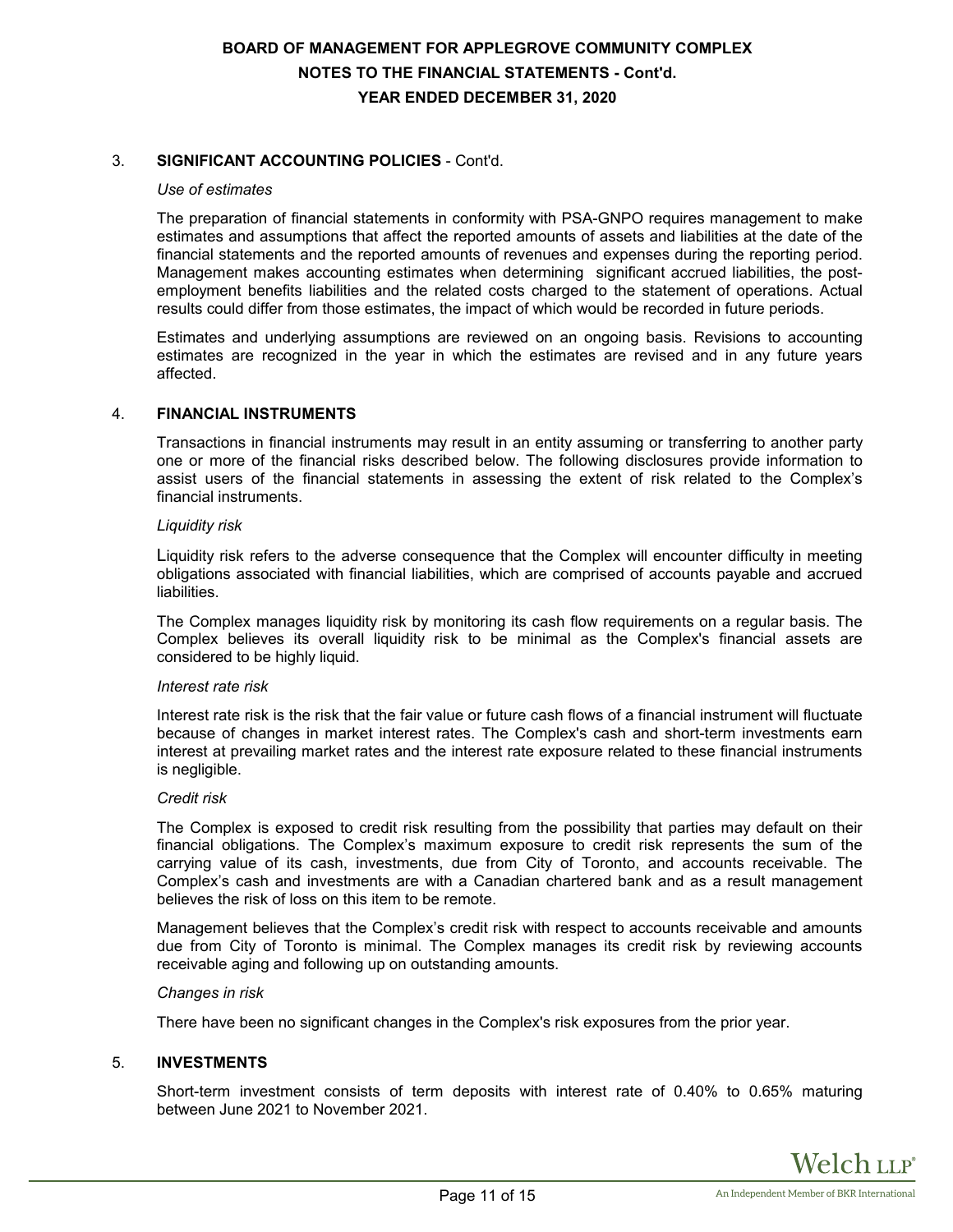# **NOTES TO THE FINANCIAL STATEMENTS - Cont'd.**

**YEAR ENDED DECEMBER 31, 2020**

#### 6. **DEFERRED CONTRIBUTIONS**

|                                                                   | 2020                    | 2019                  |
|-------------------------------------------------------------------|-------------------------|-----------------------|
| Balance, beginning of year                                        | 59.719<br>S             | S<br>51.003           |
| Add: Grants received<br>Less: Amounts recognized as grant revenue | 1,030,230<br>(983, 673) | 727.978<br>(719, 262) |
| Balance, end of year                                              | 106.276                 | 59.719                |

#### 7. **POST-EMPLOYMENT BENEFITS PAYABLE AND LONG-TERM RECEIVABLE FROM CITY OF TORONTO**

The Complex participates in a number of defined benefit plans provided by the City including pension, other retirement and post-employment benefits to its employees. Under the sick leave plan for management staff with ten years of service as of April 1, 2003, unused sick leave accumulated until March 1, 2008, and eligible employees may be entitled to a cash payment when leaving the Complex's employment. The liability for these accumulated days represents the extent to which they have vested and can be taken in cash by an employee upon termination, retirement or death. This sick bank plan was replaced by a Short-Term Disability Plan (STP) effective March 1, 2008, for all non-union employees of the City of Toronto. Upon the effective date, individual sick banks were locked with no further accumulation. Grandfathered management staff remain entitled to payout of frozen, banked time, as described above. Under the new STP plan, management employees are entitled to 130 days annual coverage with salary protection at 100 or 75 percent, depending upon years of service. Nonmanagement employees continue to receive sick bank time as stipulated in the applicable Collective Agreement, which specifies no financial conversion of unused sick leave.

The Complex also provides health, dental, accidental death and disability, life insurance and long-term disability benefits to eligible employees. Depending on length of service and individuals' election, management retirees are covered either by the former City of Toronto retirement benefit plan or by the current retirement benefit plan.

Due to the complexities in valuing the benefit plans, actuarial valuations are conducted on a periodic basis. The most recent actuarial valuation was completed as at December 31, 2020 with projections to December 31, 2021. Assumptions used to project the accrued benefit obligation were as follows:

- long-term inflation rate 2.0%
- assumed health care cost trends range from 3.0% to 5.5%
- rate of compensation increase 3.0% to 3.5%
- discount rates post-retirement 2.0%, post-employment 1.2%, sick leave 1.5%

Information about the Complex's employee benefits, other than the multi-employer, defined benefit pension plan noted below, is as follows:

|                                   | 2020                  | 2019       |
|-----------------------------------|-----------------------|------------|
| Post-retirement benefits          | \$ 145.144 \$ 135.857 |            |
| Add: Unamortized actuarial gain   | 73.989                | 95.745     |
| Post-employment benefit liability | \$ 219.133            | \$ 231,602 |

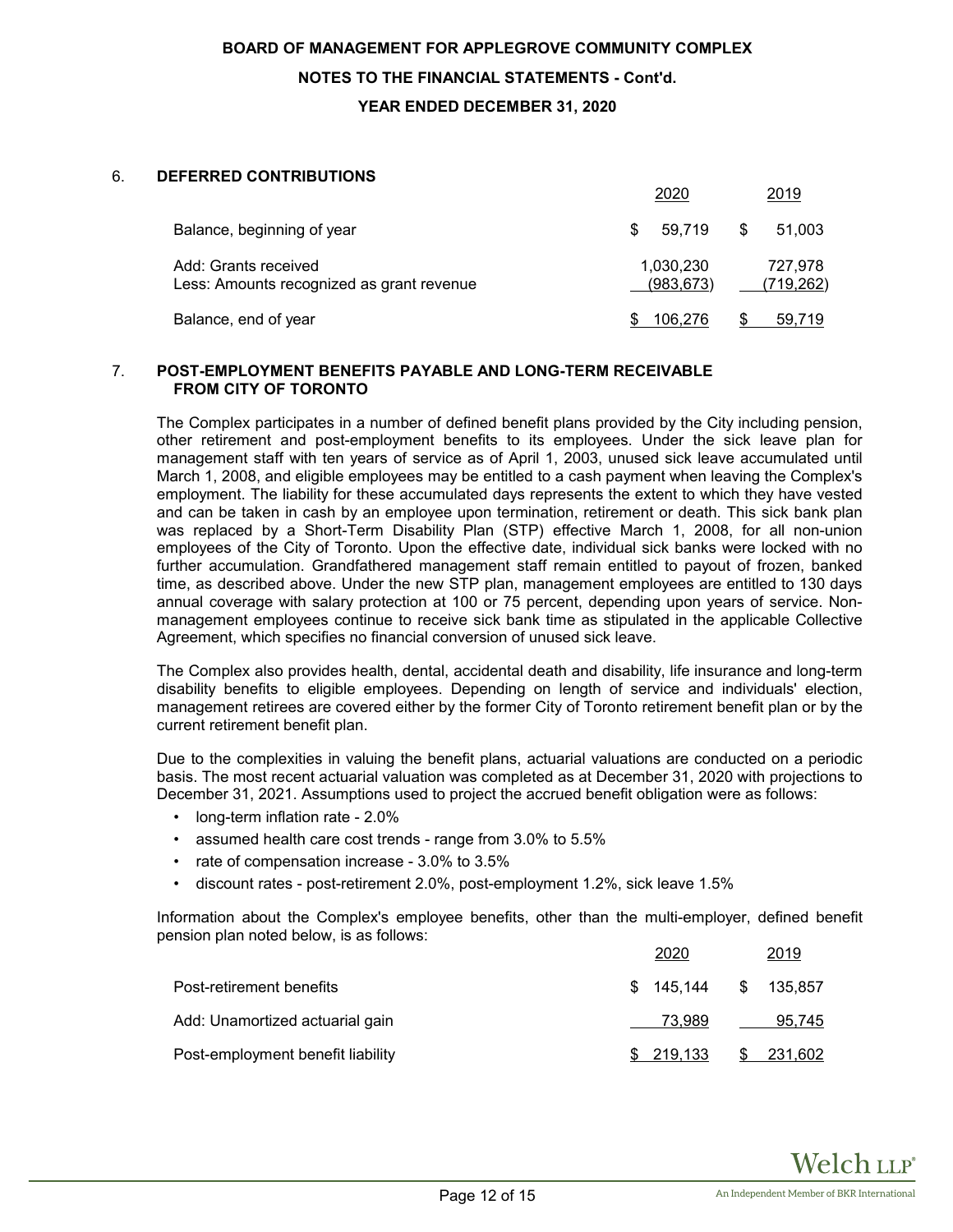#### **NOTES TO THE FINANCIAL STATEMENTS - Cont'd.**

#### **YEAR ENDED DECEMBER 31, 2020**

#### 7. **POST-EMPLOYMENT BENEFITS PAYABLE AND LONG-TERM RECEIVABLE FROM CITY OF TORONTO** - Cont'd.

The continuity of the accrued benefit obligation is as follows:

|                                                                                                                                 | 2020                                                   | 2019                                                    |
|---------------------------------------------------------------------------------------------------------------------------------|--------------------------------------------------------|---------------------------------------------------------|
| Balance, beginning of year<br>Current service cost<br>Interest cost<br>Amortization of actuarial gain<br>Expected benefits paid | 231,602<br>\$.<br>1.561<br>3.594<br>(9,014)<br>(8,610) | \$<br>245.791<br>1,430<br>4.229<br>(11, 948)<br>(7,900) |
| Balance, end of year                                                                                                            | 219.133                                                | 231,602                                                 |

A long-term receivable of \$219,133 (2019 - \$231,602) from the City has resulted from recording sick leave and post-retirement benefits. Funding for these costs continues to be provided by the City as benefit costs are paid and the City is responsible for the benefit liabilities of management staff that may be incurred by the Complex.

The Complex also makes contributions to the Ontario Municipal Employees Retirement System (OMERS), which is a multi-employer plan, on behalf of certain employees. The plan is a defined benefit plan, which specifies the amount of the retirement benefit to be received by the employees based on the length of service and rates of pay. Employer contributions to this pension plan amounted to \$53,370 in 2020 (2019 - \$53,253).

The most recent actuarial valuation of the OMERS plan as at December 31, 2020 indicates the Plan is in a deficit position and the plan's December 31, 2020 financial statements indicate a net deficit of \$7.655 billion (a deficit of \$3.211 billion plus adjustment of \$4.444 billion of unrecognized investment returns above or below the discount rate that is being smoothed and recognized over the next five-year period). The Plan's management is monitoring the adequacy of the contributions to ensure that future contributions together with the Plan assets and future investment earnings will be sufficient to provide for all future benefits. The Complex's contributions are insignificant to the Plan's total employer contribution. Additional contributions, if any, required to address the Complex's proportionate share of the deficit will be expensed during the period incurred.

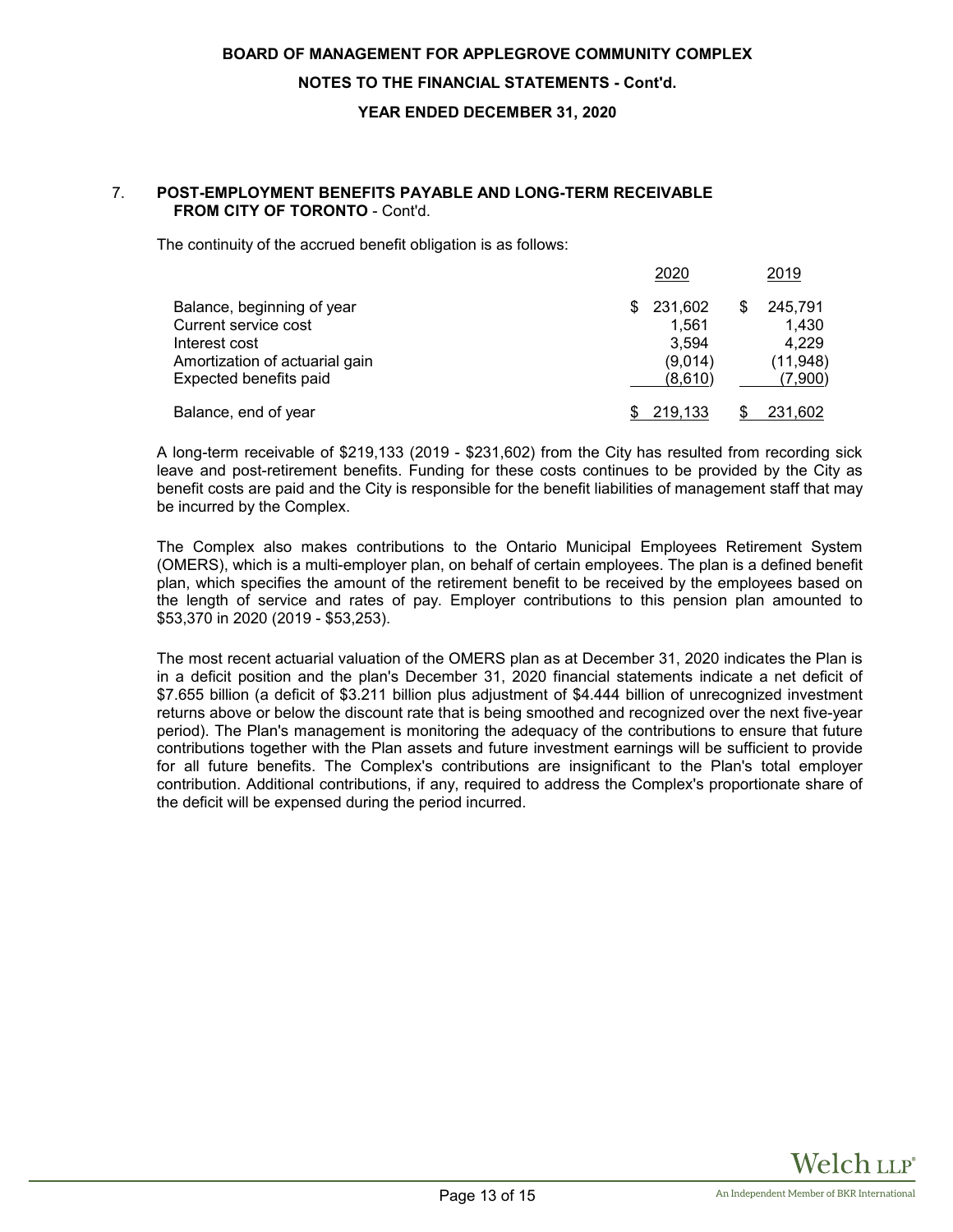# **NOTES TO THE FINANCIAL STATEMENTS - Cont'd.**

# **YEAR ENDED DECEMBER 31, 2020**

# 8. **FUNDS PROVIDED BY THE CITY OF TORONTO - ADMINISTRATION**

Funding for administration is provided by the City according to Council approved budgets. Surplus amounts in administration are payable to the City. Deficits, excluding those accruals for long-term employee benefits, are funded by the Complex unless Council approval has been obtained for additional funding.

| <b>Administration expenses:</b>                                                                                                              | 2020<br><b>Budget</b><br>(unaudited)                   | 2020                                                                | 2019                                                        |
|----------------------------------------------------------------------------------------------------------------------------------------------|--------------------------------------------------------|---------------------------------------------------------------------|-------------------------------------------------------------|
| Salaries and wages<br>Employee benefits<br>Materials and supplies<br>Purchase of services                                                    | \$<br>322,186<br>86,945<br>7,732<br>123,300<br>540,163 | 303,507<br>\$<br>65,555<br>8,316<br><u>121,599</u><br>\$<br>498,977 | 292,033<br>\$<br>66,341<br>5,707<br>19,841<br>\$<br>383,922 |
| <b>Complex's actual administration revenue:</b>                                                                                              |                                                        |                                                                     |                                                             |
| Administration budget                                                                                                                        |                                                        | 540,163<br>\$                                                       | 394,006<br>\$                                               |
| Interest revenue                                                                                                                             |                                                        | <u> 253</u><br>540,416<br>\$                                        | <u>43</u><br>\$<br>394,049                                  |
| Complex's actual administration expenses:                                                                                                    |                                                        |                                                                     |                                                             |
| Administration expenses per statement of operations<br>Adjustments for:<br>Post-employment benefits, not funded by the City until paid, that |                                                        | 498,977<br>\$                                                       | \$<br>383,922                                               |
| are included in long-term receivable from City of Toronto<br>Sick pay gratuity benefits, paid for by the Complex, that is                    |                                                        | 12,469                                                              | 14,189                                                      |
| received or receivable from City of Toronto                                                                                                  |                                                        |                                                                     | (2, 377)                                                    |
| Vacation pay liability, not funded by the City until paid, that are<br>included in due from City of Toronto - vacation payable               |                                                        | (629)                                                               | (1,735)                                                     |
| Difference between funding received and budgeted<br><b>Actual administration expenses</b>                                                    |                                                        | 15,807<br>526,624<br>\$                                             | 393,999<br>\$                                               |
| Administration expenses under initial approved budget                                                                                        |                                                        | 13,792<br>\$                                                        | \$<br>50                                                    |

The under expenditure of \$13,792 (2019 - \$50) is recorded in due from City of Toronto.

# 9. **UNCERTAINTY DUE TO THE ECONOMIC CONSEQUENCES OF COVID-19**

In mid-March 2020, the province of Ontario declared a state of emergency in response to the public health concerns originating from the spread of the coronavirus disease.

On March 14, 2020, the Complex was closed in response to the quarantine measures implemented by the provincial government to stop the spread of the virus. The Complex reopened for in-person programming on July 6, 2020 at less than 50% capacity. The Complex has been closed again since January 4, 2021 in response to the quarantine measures implemented.

A high degree of uncertainty persists surrounding the full economic impact of the situation. The unpredictable nature of the spread of the disease makes it difficult to determine the length of time that the Complex's operations will be impacted. Consequently, at the time of issuance of these financial statements, the effect that the abrupt decline in economic activity will have on the Complex's operations, assets, liabilities, net assets, revenues and expenses are not yet known.